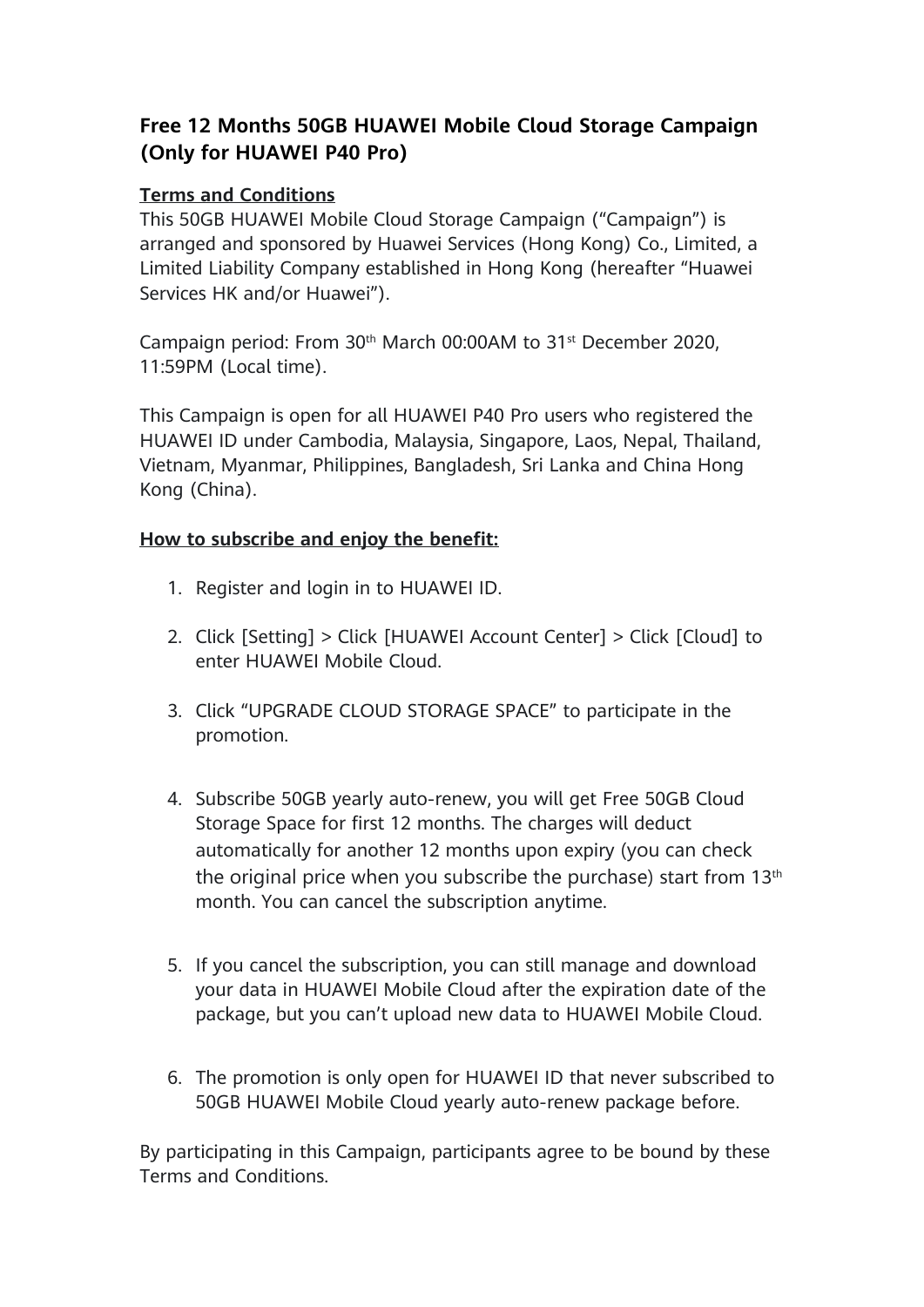Any questions, comments or complaints regarding this activity can be directed to our Care Center, contact details are as follows: Care Center: [https://consumer.huawei.com/en/contact-us/](https://l.facebook.com/l.php?u=https%3A%2F%2Fconsumer.huawei.com%2Fen%2Fcontact-us%2F%3Ffbclid%3DIwAR1zAItKeYfyf84Gcb5xNrXOUNq1g1xdqCcw1-0xkUaKWTahPwnTSwdci-o&h=AT0llC6U_umglINQZGf3dBwWdS05x0dkPVw3zV-R9EmfjBo6mcEPEk9eDgEFASifrptMtPM6zBx3Q7en36uv-y3SEEt8DU0MQlScO00ChLS-zIPmZ2XgQqRCKPV2YiVTdXc)

Any imposition of taxes, fees, and any other costs associated with the acceptance and use of the Promotion are the sole responsibility of the user.

Users must be 18 years or above to claim a Promotion. Minors should have their parent or guardian enter on their behalf.

Employees of Huawei Services HK or Huawei group, their immediate families, Huawei's Advertising, Creative and Public Relations agencies, program organizer, their employees and immediate families are not eligible to participate in this Campaign.

All Promotion are not exchangeable for cash or item, and are nontransferable.

Terms prohibited by laws are void.

Huawei Services HK processes and uses any personal data as provided by the participant for the purpose of participation in this Campaign in line with the local applicable laws and the Hong Kong Personal Data (Privacy) Ordinance (Cap. 486) ("PDPO"). The data shall be processed for lawful purposes directly related to the running of this Campaign including but not limited to any administrative matters to facilitate the management and organizing of this Campaign as well as delivering the prize to the winner. Any personal data provided is retained no longer than 12 months after the Campaign.

This Campaign and the Terms and Conditions herein shall be governed by the laws of Hong Kong. Huawei Services HK reserves all the rights to modify or amend the Terms and Conditions of this Campaign from time to time, and the latest version of the Terms and Conditions is available at <https://consumer.huawei.com/sg/phones/p40-pro/specs/> or to cancel it with immediate effect with prior notice.

Notwithstanding anything contained herein, in no event shall Huawei Services HK be held liable in whatsoever manner arising from, in connection with or relating to the Campaign.

Please be advised that all materials posted on site are subjected to public downloading and viewing of third party viewers. All intellectual property